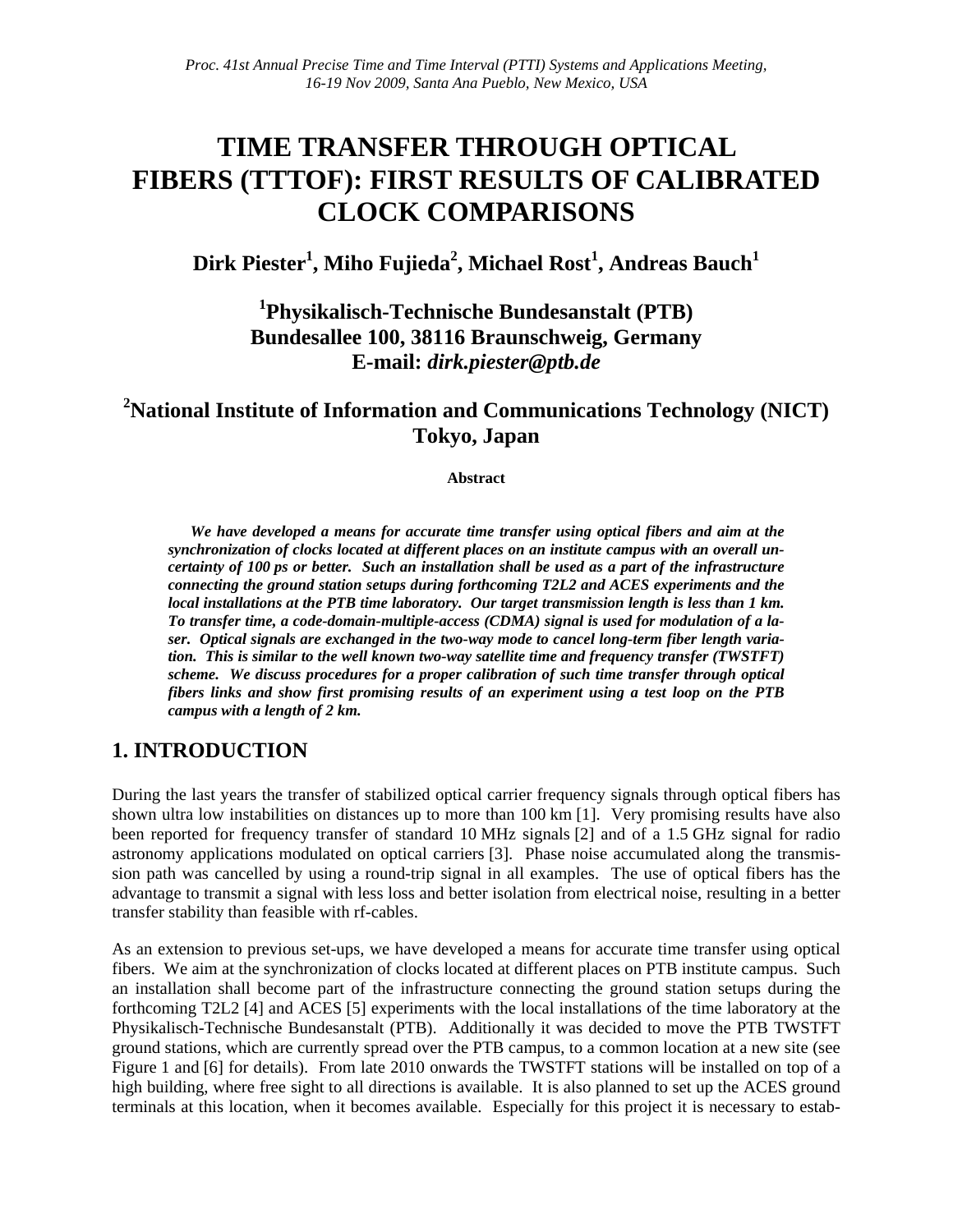lish a time scale in an extremely well known relation to UTC(PTB) in a "satellite" time laboratory next to the time transfer equipment for calibration and monitoring issues.



Figure 1: Aerial view of the Braunschweig PTB campus, current optical fiber connection to the ground station for TWSTFT to Asia, and future installations to connect the new site for TWSTFT and advanced time transfer techniques with the PTB time laboratory.

Our target transmission length is below 1 km. Some of the optical signals are exchanged in the two-way mode to cancel long-term fiber length variations [7]. Such an approach was initially proposed by Kihara and Imaoka [8] in the framework of network synchronization. Our time transfer through optical fibers (TTTOF) method is similar to the well known two-way satellite time and frequency transfer (TWSTFT) scheme which already has proven its feasibility for high accuracy calibrated time transfer [9]. In both cases, code-domain-multiple-access (CDMA) signals are used, in TTTOF for the modulation of the laser current.

In the following Section 2 we introduce the basic concept and the experimental setup. Thereafter, in Section 3 the time transfer stability of the used system is analysed in detail. In Section 4 we discuss the possibility for time transfer via opical fibers and report on testing the independence of the time transfer results from the optical fiber length. A summary and an outlook to future experiments will be given in Section 5.

## **2. CONCEPT AND SETUP**

The basic concept for the installations in the remote "satellite" time laboratory includes the generation and distribution of a reference frequency (10 MHz) and time scale (1PPS) at the remote site. Both kinds of signals should be related to the reference clock at PTB's local time laboratory. In Figure 2 the basic setup is depicted. The reference frequency is modulated on an optical carrier signal by an electro-optical converter (E/O) and transferred to the remote setup through a single mode optical fiber. At the remote site, it is transformed and distributed by an opto-electrical converter (O/E) and frequency distribution amplifier (FDA), respectively. We use Ortel 10382S Fiberoptic Transmitter and 10481S Fiberoptic Re-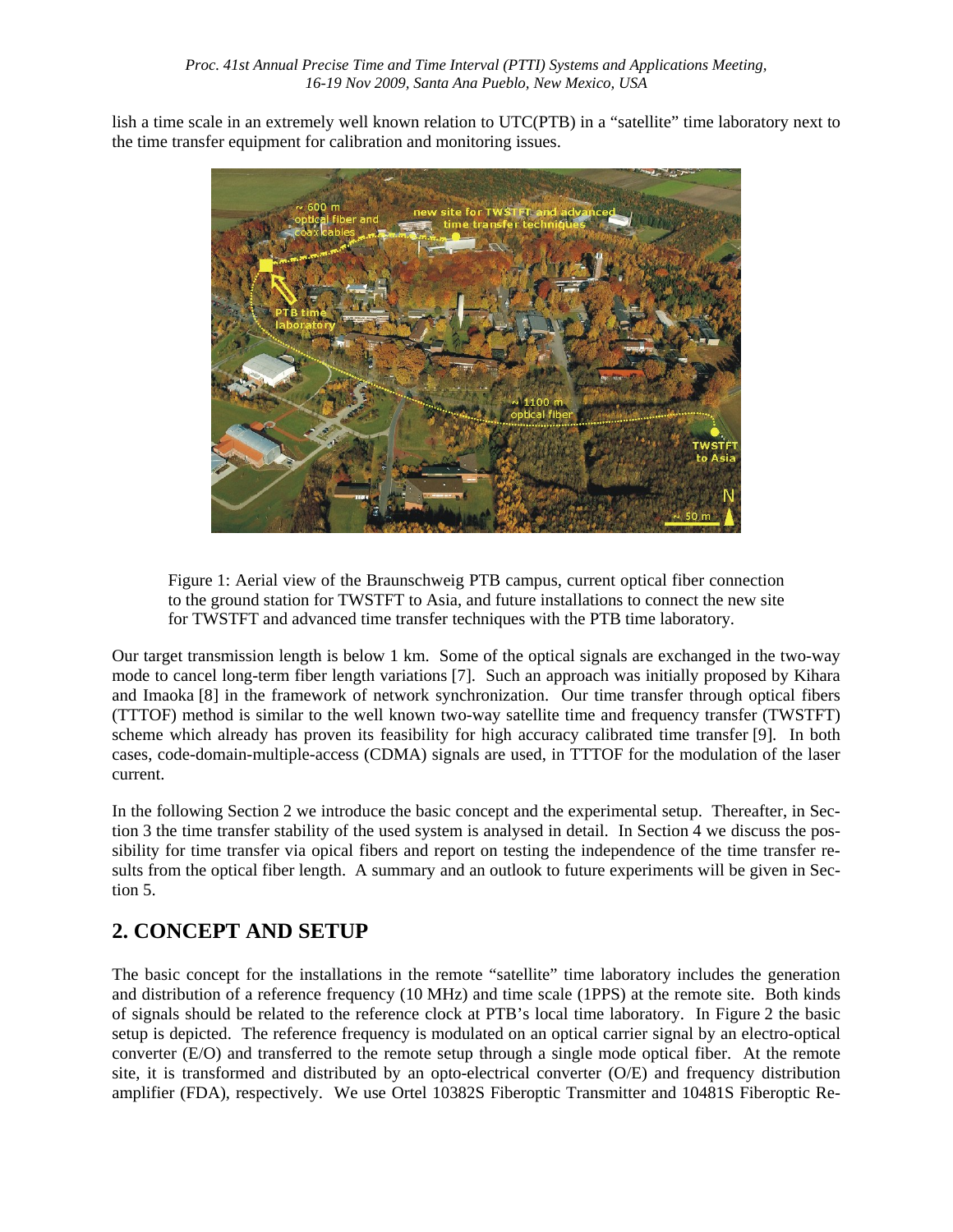ceiver for this purpose. The laser wavelength is nominally 1310 nm. One output of the FDA feeds a divider (DIV) to provide 1PPS signals and the connected pulse distribution amplifier (PDA). One 1PPS output of the PDA is defined as the remote reference time scale TA(2). Initially, TA(2) has to be synchronized to TA(1) by a portable clock or by other suitable means. In principle, the relation between TA(2) and TA(1) is fixed, but affected by the delay instabilities on the transfer path. The delay change due to temperature variation in a spooled 1 km optical fiber, e.g., was reported to be about 30 ps/K/km [10]. The instability introduced by the one-way frequency transfer over an optical fiber of about only 1 km, however, is small enough for our target, so that we omitted for now any phase correction systems in order to ensure a simple and reliable operational setup.



Figure 2: The setup: A remote time scale is generated following a one-way frequency transfer. The time scale is monitored by a two-way measurement system employing modems usually used for TWSTFT (for details see the text).

Instead we measure the difference between TA(2) and TA(1) using TWSTFT modems (type TimeTech SATRE) which are widely used in many time laboratories. In operation the modems at each site exchange binary phase-shift keyed (BPSK) signals. Each modem transmits a 70 MHz signal modulated with a 20 MCh/s BPSK sequence phase coherent to its reference  $TA(i)$ . In both modems the phase offset between the signal sent from the counterpart modem and the local reference is measured by the cross correlation method. From these measurements the difference  $TA(1) - TA(2)$  can be computed after suitable calibration of the equipment internal delays. The signals from the modems are transformed by using E/Os and O/Es of the same type as mentioned above, but with laser wavelengths of nominally 1550 nm. Additionally we used standard telecommunication circulators and isolators. For clarity the isolators and also additional electrical amplifiers or attenuators are not displayed in the figures throughout this paper.

We use additional experimental equipment for the characterization of the time and frequency transfer. In Section 3 the instability of both the one-way frequency transfer as well as the two-way time transfer are characterized by using a phase comparator type VREMYA-CH VCH-312 and for tests a time interval counter of type SRS SR620. The measurement result of the two-way time transfer should be independent of the length of the optical fiber between the two circulators. As discussed in Section 4, we are using different fiber lengths in a laboratory experiment, i.e. a test loop using a short 15 m fiber and a loop of overall 2.2 km length on the PTB campus (see Figure 1) to verify this assumption.

### **3. FREQUENCY INSTABILITY**

The instability of the transfer system was characterized using the laboratory setup as depicted in Figure 3. Here we used an optical fiber link of 2 km buried in the PTB campus for the measurements (see Figure 1). A reference frequency from hydrogen maser H5 (PTB ID) is transferred from the "local" FDA (left hand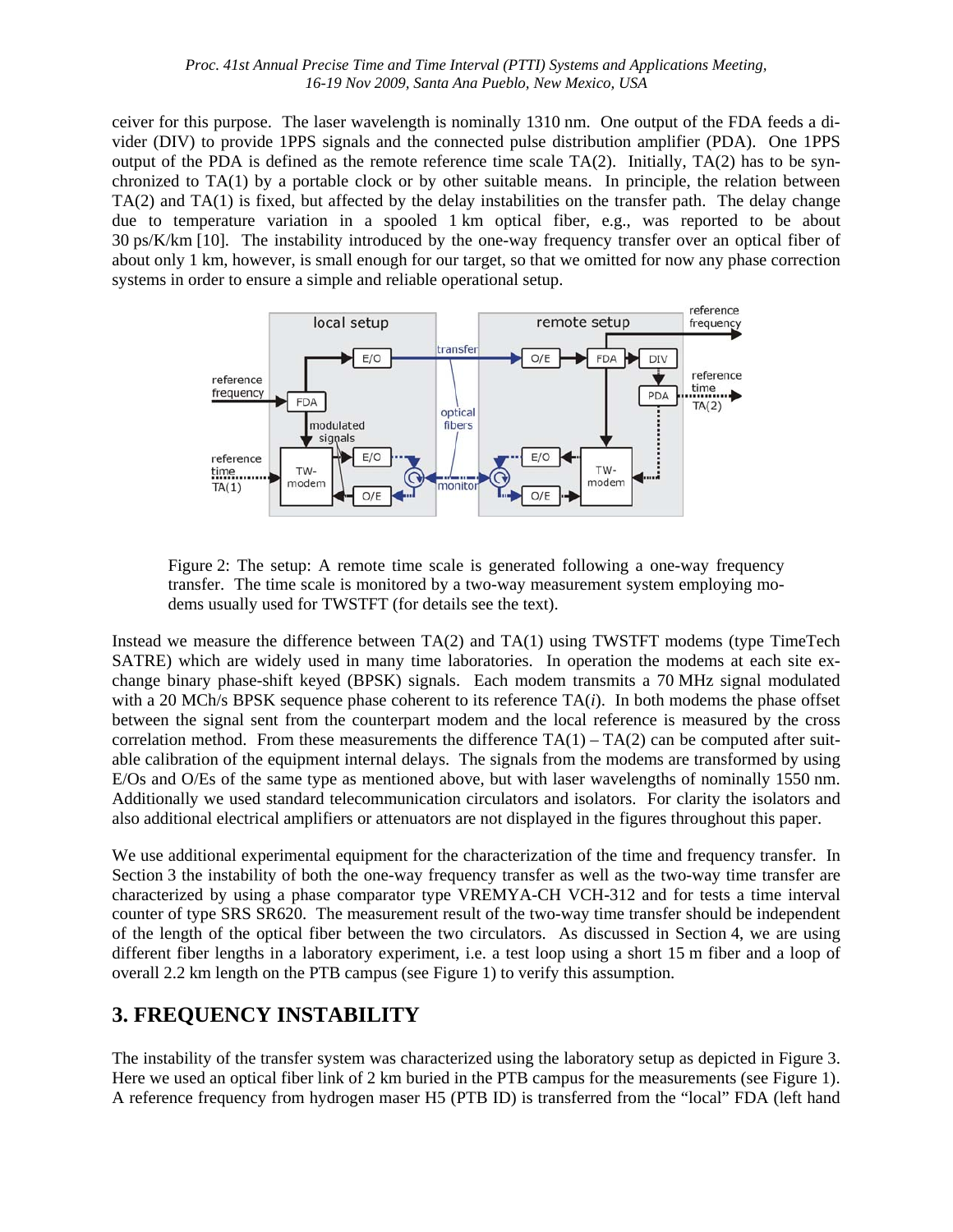in Figure 3) to the "remote" one (right hand in Figure 3) via the 2 km optical fiber test loop. The phase comparator is connected directly to both FDAs and measures the phase difference between the two frequency signals. The two-way measurement hardware needs DIVs after both FDAs to feed the modems with 1PPS signals. Here the time difference between the two 1PPS signals is measured by the modems. We used a second 2 km fiber of the same buried cable as above for the two-way measurement system. A test length of 2 km allows a characterization of the future setup in a realistic scenario.



Figure 3: Setup to measure the instability of the one-way fiber frequency transfer as well as the instability of the two-way monitor measurements (both via the 2 km optical fiber outdoor test loop) by means of a phase comparator.

In Figure 4 the measurement results are depicted. Both measurements (two-way and phase comparator) show similar results. The 1-s-data two-way measurements exhibit significant phase noise due to the modems, which can be effectively reduced by applying a 5 minutes averaging moving window to the data. The same process is applied to the phase comparator data. Linear fits to both data sets have slopes of -5.12·10<sup>-16</sup> and -5.26·10<sup>-16</sup>, respectively, and thus agree well within 2·10<sup>-17</sup>. We attribute the observed delay drift to a variation of the optical length of the test fiber loop. In a further step the residual phases of the 5-min-data from the linear fits are computed (Figure 4 bottom). Both data sets show similar long term variations. The double difference, suppressing all common mode instabilities of the one-way frequency transfer, i.e. those caused by FDAs, E/O, fiber, and O/E, shows good agreement after about MJD 55113.7. After this epoch, the overall phase variation is less than 30 ps.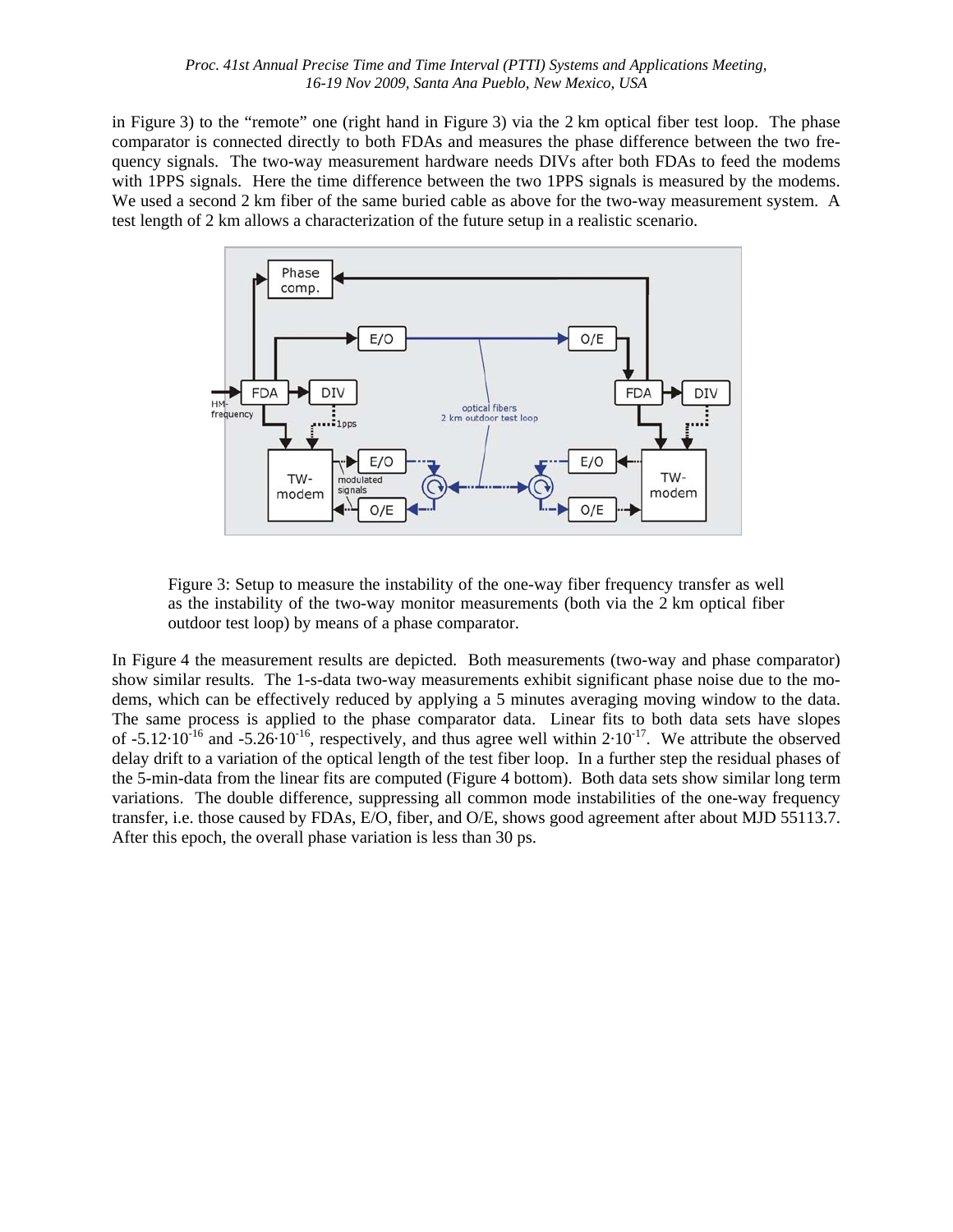

Figure 4: Top: Phase measurements between 10 MHz reference and the frequency transmitted through the 2 km optical fiber test loop: Two-way optical fiber time transfer (blue) and phase comparator measurements (red). Bottom: Residuals to linear fits to the 5-min moving averages, of the two techniques (upper graph) and double difference between both (lower graph).

The frequency instability in terms of the modified Allan deviation are depicted in Figure 5. The instability of the two-way transfer is  $6·10^{-12}$  at an averaging time of 1 s. This is in good agreement with the noise level one would expect for this type of modem operated at 20 MCh/s BPSK [11]. Phase noise is dominant until averaging times of about 100 s. The phase comparator measurements have significant lower phase noise at 1 s averaging time but show the same excess noise at averaging times of about 500 s as the two-way data. In the bottom plot of Figure 5, the measurement results using a short fiber of 5 m are de-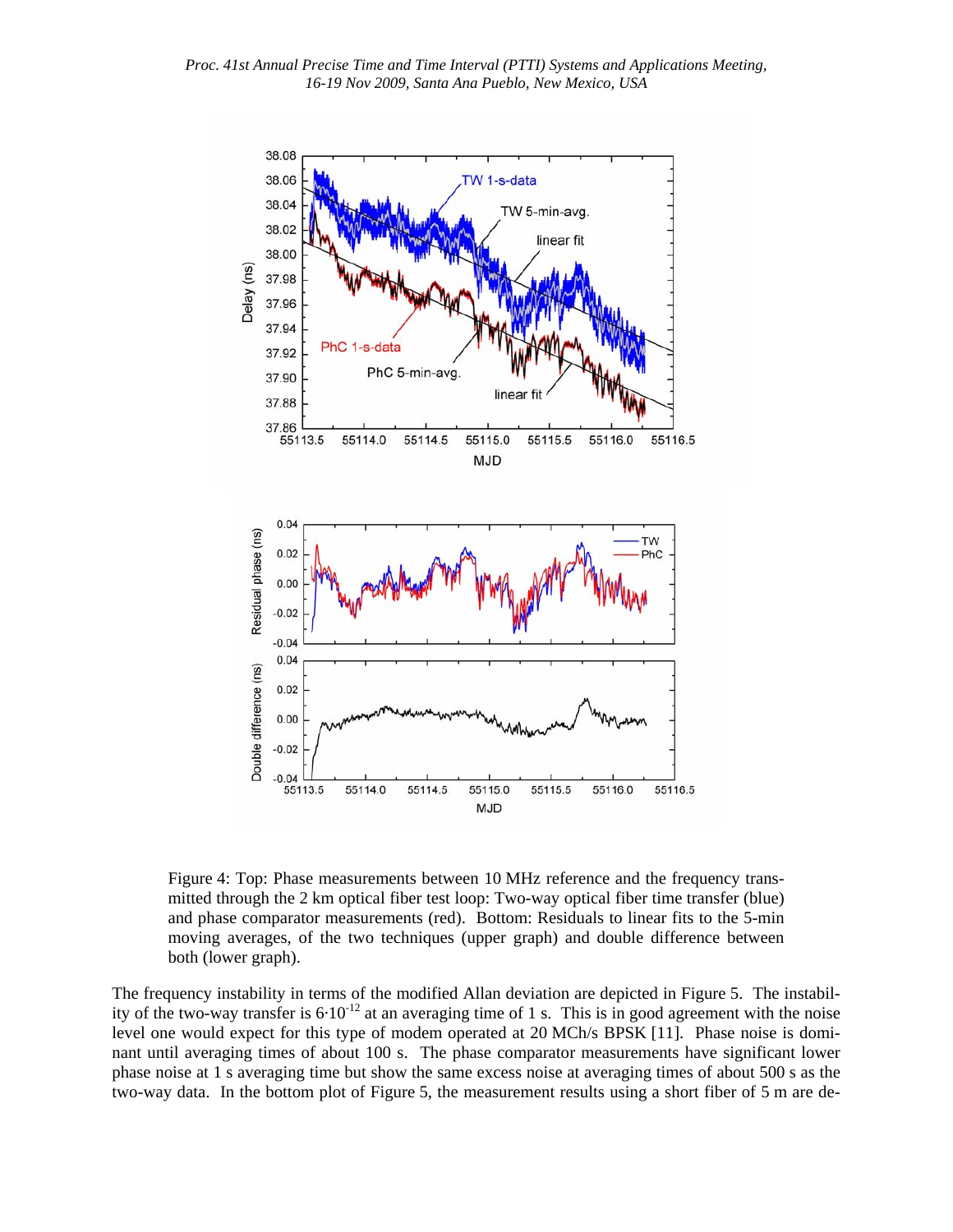picted for comparison. They should represent the system performance of the one-way fiber transfer and of the two-way monitor systems. We can thus attribute the excess instability around a few hundreds seconds in the left plot to the 2 km optical fiber test loop. The modified Allan deviation of the double difference is significantly lower than both the two-way and phase comparator data. Having in mind the cancellation of the common-mode noise, the double difference represents the instability due to the uncommon equipment and it agrees well with the system performances shown in the lower plot of Figure 5.



Figure 5: Top: Fractional frequency instability of the two-way measurements (blue squares), phase comparator measurements (red cycles), and double differences (black diamonds). The phase comparator performance is depicted as a red line. Bottom: System performances measured using a short fiber.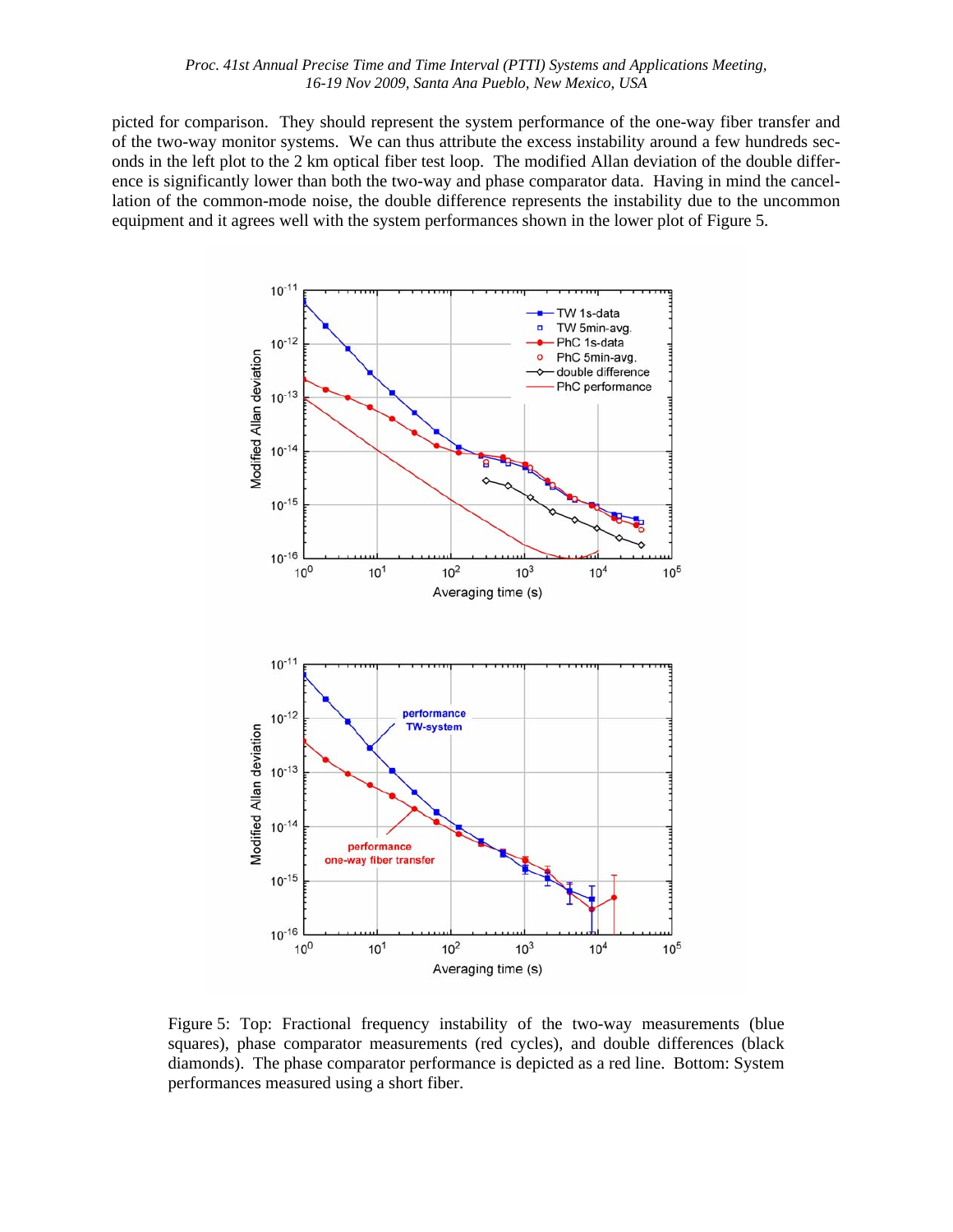As a summary, one-way frequency transfer via the 2 km test loop optical fiber is possible at the  $10^{-15}$  level after  $10<sup>4</sup>$  s averaging and the two-way monitoring system shows an instability well below that value.

### **4. TIME ACCURACY**

A prerequisite for accurate comparisons of remote time scales is the possibility for delay calibration of the whole system. Because the optical fiber length of the final setup is unknown, a calibration test is needed to ensure the independence of the setup from the length of the used fiber. For this purpose we connected the modems to reference frequency and 1PPS from FDAs and DIVs as illustrated in Figure 6, and changed the length of the fibers. We chose two different fiber lengths (a 15 m indoor fiber and the 2 km outdoor loop) and additionally we performed a switch off and on procedure of all involved equipment to simulate the anticipated transfer of the setup to the remote location. The attenuation of the two optical fibers was chosen to be at the same level to minimize the impact of receive power dependent delay variations in the modems.



Figure 6: Calibration setup for testing the independence of the time transfer results from the length of the optical fiber. Two lengths were used: a 15 m indoor fiber and the 2 km outdoor test loop.

The schedule we used is as follows: 1) operation with 15 m fiber for 16 h, 2) operation with 2 km fiber for 19 h, 3) equipment power off for 2 h, and 4) operation with 15 m fiber for 40 h. The receive power in both modems was kept constant within  $\pm$  0.8 dB. The results are depicted in Figure 7. A delay change of less than 40 ps has been observed between the first and the last measurement. However, the observed variation between the first and the last measurement is significantly larger than the statistical uncertainty represented by the standard deviation of the 1-s measurements. It is not clear presently if these variations are due to power dependent delay variations in the receive path of the modems or due to other effects. In the lower graph of Figure 7 the two-way results after the equipment power off – power on sequence are shown. We attribute the apparent strong drift in the beginning of the data recordings to the heating up process in the hardware. But it also suggests a more detailed investigation of equipment characteristics. Nevertheless, a variation of less than 40 ps under different experimental conditions is a promising first result and well below the aim of 100 ps.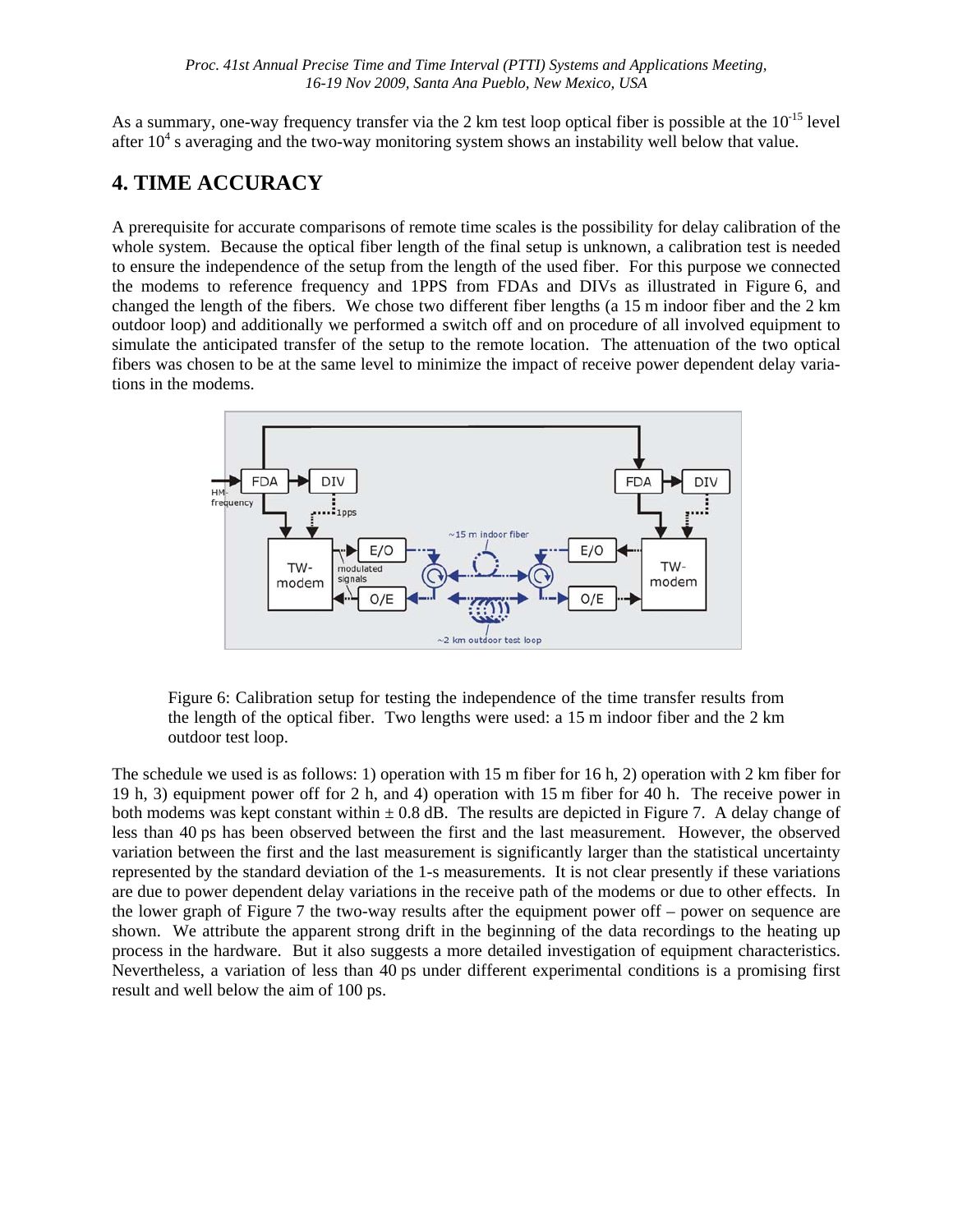

Figure 7: Top: Display of the sequence of calibration measurements results. Bottom: Phase drift observed in the two-way measurements after switching the equipment power off and on (a -100 ns systematic offset is not removed here).

### **5. SUMMARY**

We have developed a method to monitor a remote time scale by means of a two-way optical fiber time transfer system. This method is combined with a one way fiber transfer of the reference frequency to generate the time scale at the remote site with sufficient instability. Because our goal is to establish an institute campus solution with distances of about 1 km we have not introduced any phase variation compensation system but rely on monitoring of the fiber related instabilities. We have shown that the oneway frequency transfer via an optical fiber length of 2 km is possible at the  $10^{-15}$  level after  $10^4$  s averaging. The two-way monitoring system shows an instability well below  $10^{-15}$  after  $10^4$  s averaging. For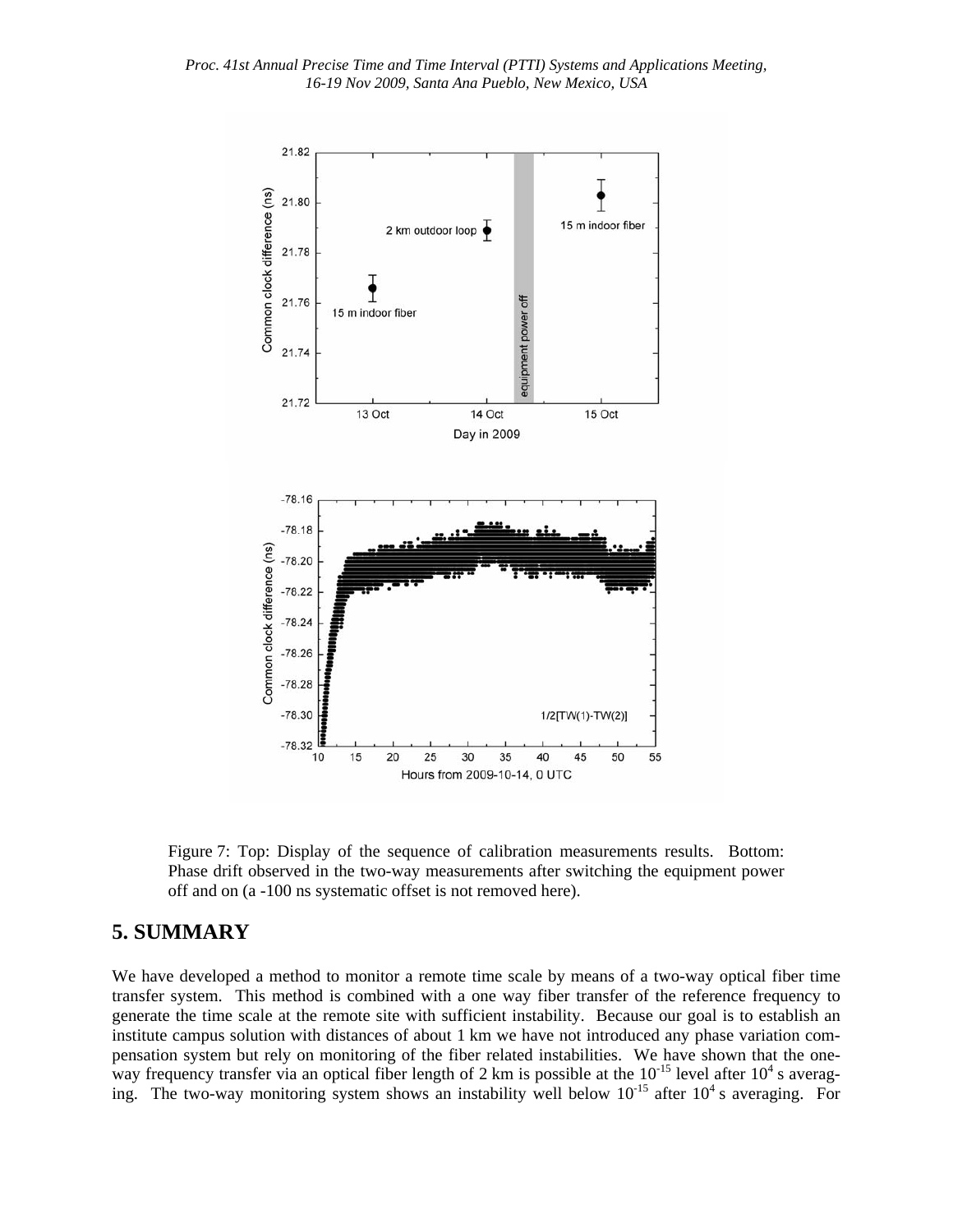accurate time transfer we tested the independence of the time transfer results from the transmission path. A variation of less than 40 ps under different experimental conditions has been observed and is a promising first result. The apparent drift, however, has to be studied in more detail. Especially the receive power dependence of the modems' internal delays seems to be a crucial point and needs more detailed investigations. On the other hand, the operational system will bridge a distance of only 600 m. So the observed instabilities attributed to the 2 km optical fiber should represent an upper limit of instabilities to be expected.

Beside this, future investigations will address the long term validation of the time transfer accuracy, as well as other concepts for the two-way monitor scheme, e.g. different wavelengths of the lasers in the two-way monitor system [7]. Also phase compensation systems, like a phase shifter or fiber heater [12], derived from the real time solutions delivered by the SATRE modems' data outputs could help to improve the stability of the one-way frequency transfer.

The general goal for optical fiber connections as described in this paper are the support of advanced satellite frequency and time transfer techniques as TWSTFT carrier phase or the forthcoming T2L2 and ACES experiments. Thus also an evaluation of the short term instability is required, and last but not least a verification of interface compliance to these experiments has to be achieved.

### **6. ACKNOWLEDGEMENT**

The authors wish to thank Wolfgang Schäfer (TimeTech GmbH) for the loan of one SATRE modem and helpful discussions.

### **DISCLAIMER**

The Physikalisch-Technische Bundesanstalt as a matter of policy does not endorse any commercial product. The mentioning of brands and individual models seems justified here, because all information provided is based on publicly available material or data taken at PTB and it will help the reader to make comparisons with own observations.

### **REFERENCES**

[1] H. Schnatz et al., *"Phase-Coherent Frequency Comparison of Optical Clocks Using a Telecom Fiber Link"*, Proc. European Frequency and Time Forum & IEEE Frequency Control Symposium, 20-24 Apr 2009, Besançon, France, pp. 807-812.

[2] S.-C. Ebenhag, P. O. Hedekvist, C. Rieck, H. Skoogh, P. Jarlemark, K. Jaldehag, *"Evaluation of Output Phase Stability in an Fiber-Optic Two-Way Frequency Distribution System"*, Proc.  $40^{th}$  Annual Precise Time and Time Interval (PTTI) Meeting, 1-4 Dec 2008, Reston, VA, USA, pp. 117-124.

[3] R. McCool, M. Bentley, S. Garrington, R. Spencer, R. Davis, B. Anderson, *"Phase Transfer for Radio Astronomy Interferometers, Over Installed Fiber Networks, Using a Round-Trip Correction System"*, Proc.  $40^{th}$  Annual Precise Time and Time Interval (PTTI) Meeting, 1-4 Dec 2008, Reston, VA, USA, pp. 107-116.

[4] J. Weick, E. Samain, P. Vrancken, P. Gillemot, *"Prospective performance budget of the T2L2 experiment*", Proc. IEEE International Frequency Control Symposium jointly with the 21<sup>st</sup> European Frequency and Time Forum, Geneva, 2007, pp. 312-314.